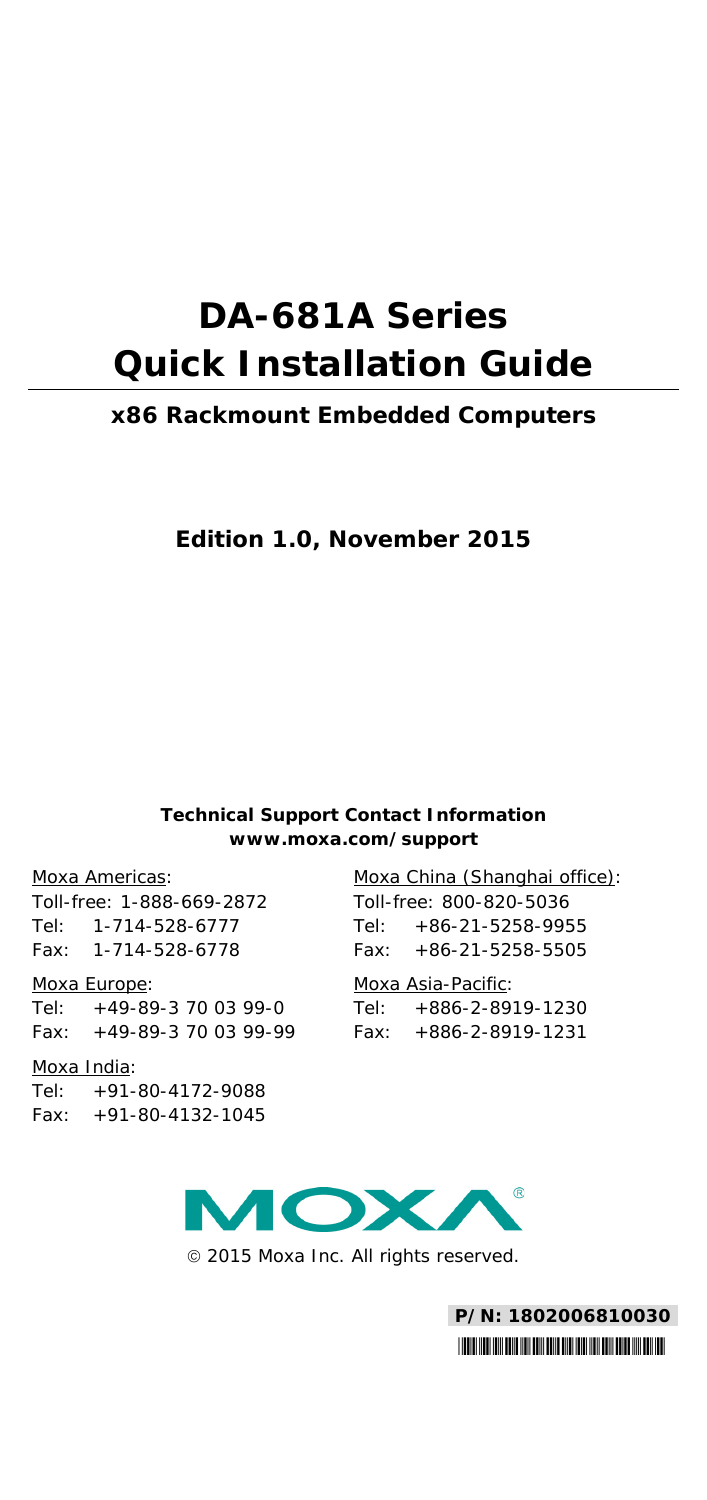# **Overview**

The Moxa DA-681A Series x86-based rack-mount embedded computers are designed for control, monitoring, data acquisition, and protocol conversion applications. With its robust design, the DA-681A is suitable for industrial automation applications, such as power automation, transportation, and oil and gas.

The DA-681A's main operating system is based on the 3rd Gen Intel® Core™ Celeron 1047UE 1.4 GHz CPU and HM65 chipset, which supports standard x86, 1 x VGA, 4 x USB, 6 Gigabit LAN ports, 2 RS/232/422/485 3-in-1 serial ports, and 10 RS-485 (RS-422 by CV) ports. The DA-681A has a mini PCIe socket for mSATA and comes with Linux pre-installed; Windows 7 Embedded is also supported by the CTOS process.

Another plus is that the serial ports come with 2 kV digital galvanic isolation protection to guarantee communication reliability in harsh industrial environments. In addition, the state-of-art IEC 61850-3, IEEE 1613, and IEC 60255 compliance all-in-one design provides rich interfaces especially well-suited for power substation automation applications.

# **Package Checklist**

Each basic system model is shipped with following standard items:

- DA-681A rackmount computer
- Rackmount kit
- Documentation CD or DVD
- Quick installation guide (printed)
- Warranty card

# **Hardware Installation**

#### **Front View**

| $\overline{\phantom{a}}$ |                        |                                 |                                                  |   |
|--------------------------|------------------------|---------------------------------|--------------------------------------------------|---|
|                          |                        |                                 |                                                  | _ |
|                          |                        | <b>Bend Ford</b><br>.           | ó۰                                               |   |
|                          | .001<br>n۸             | oc<br>oooo<br>0000-<br>00000000 | O.C<br>ō٥                                        |   |
| ─                        | rial Embedded Computer |                                 | $\mathcal{L}_{\mathcal{Q}}$<br>$n -$<br>Effected |   |

## **Rear View: DPP/DPP-T Models**

|  |   |    |      | 55,405<br>manager the control theorem<br><b>Mini-</b> 22.00 Min<br>88888 |  |
|--|---|----|------|--------------------------------------------------------------------------|--|
|  | ۰ | v. | dia. | nnnn<br>nnn<br>COL<br><b>M</b> ----<br>$m - 111$                         |  |

#### **Rear View: SP Models**

|  |   |    | 84,655<br>$224$ $\blacksquare$<br>第500 ストランス<br>nnnn<br>pppp<br>nnnn | <b>FR 93 FR FR 5</b> |  |
|--|---|----|----------------------------------------------------------------------|----------------------|--|
|  | Ð | v. | <b>Borea Borea Borea</b>                                             |                      |  |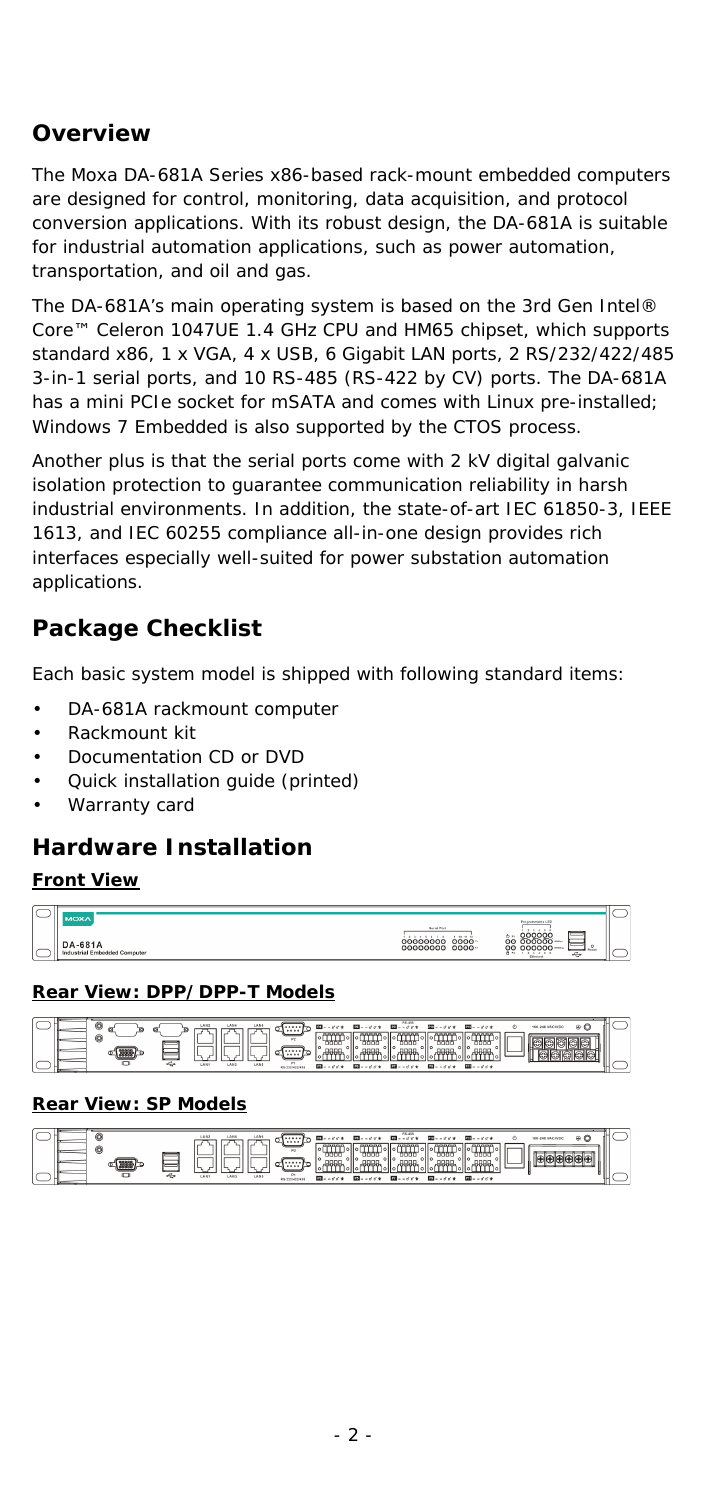## **Connecting the Power**

The DA-681A offers both single power and dual power inputs. Use a phillips screwdriver to remove the terminal clamp screws. Connect the power cord to the screws, and then fasten the screws to the unit. Refer to the following figure for detailed information.



| NOTE | 1. Disconnect all power supply cords before performing |
|------|--------------------------------------------------------|
|      | maintenance on the product.                            |
|      |                                                        |

2. Fuses (fuse F1, F2 T6.3A, 500VAC/400VDC) should be replaced by a qualified Moxa RMA service technician.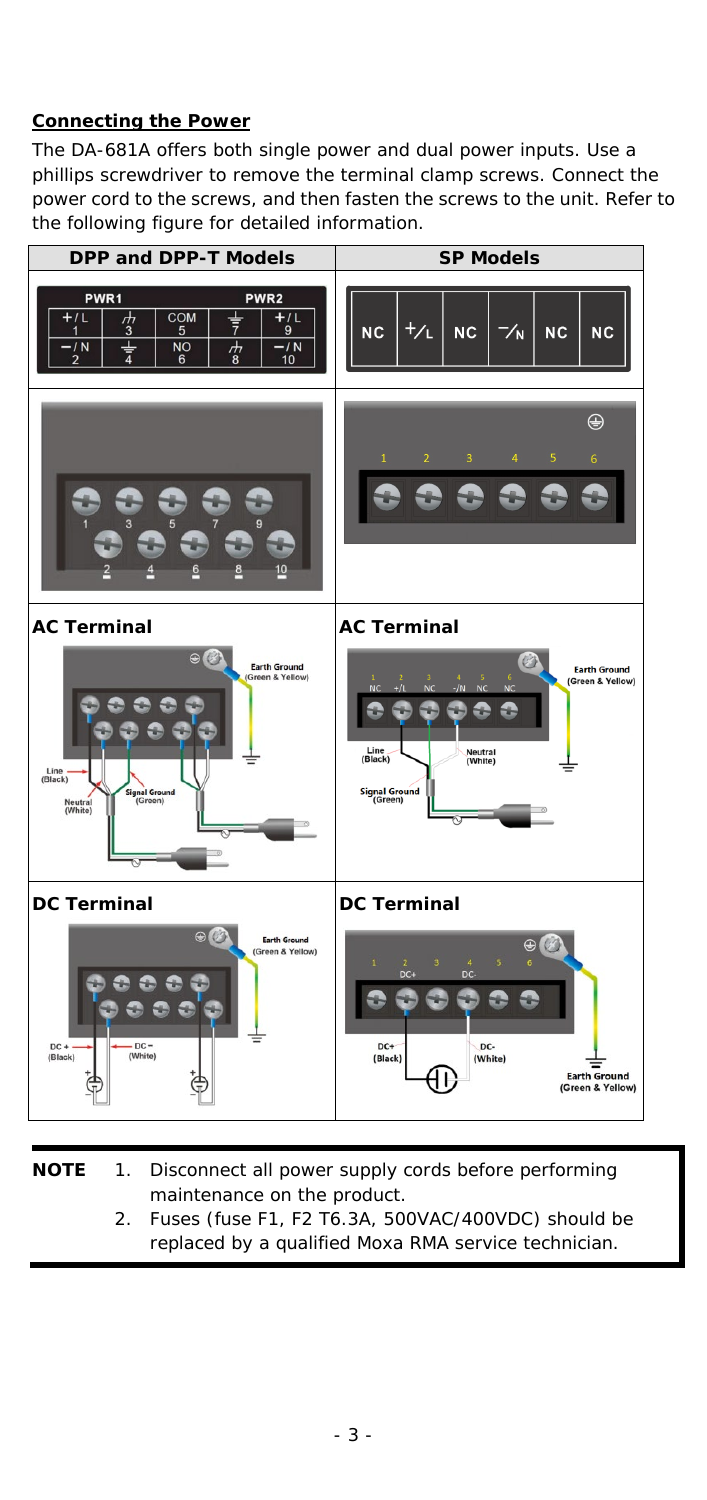| <b>Terminal</b><br><b>Number</b> | <b>Description</b> | <b>Note</b>                                       |  |
|----------------------------------|--------------------|---------------------------------------------------|--|
|                                  | N/C                | No function                                       |  |
| $\mathfrak{D}$                   | $Line/DC +$        | Line/DC+ is connected to the positive $(+)$       |  |
|                                  |                    | terminal if the power source is DC, or to the     |  |
|                                  |                    | Line terminal if the power source is AC.          |  |
| 3                                | N/C                | No function                                       |  |
| 4                                | Neutral/DC-        | Neutral/DC $-$ is connected to the negative $(-)$ |  |
|                                  |                    | terminal if the power source is DC, or to the     |  |
|                                  |                    | Neutral terminal if the power source is AC.       |  |
| 5                                | N/C                | No function                                       |  |
| 6                                | N/C                | No function                                       |  |

## **SP Model Power Terminal Block Pin Assignment**

## **DPP and DPP-T Model Power Terminal Block Pin Assignment**

| <b>Terminal</b><br><b>Number</b> | <b>Description</b> | <b>Note</b>                                     |  |
|----------------------------------|--------------------|-------------------------------------------------|--|
| 1                                | PWR1               | PWR1 Line/DC+ is connected to the positive      |  |
|                                  | $Line/DC +$        | $(+)$ terminal if the power source is DC, or to |  |
|                                  |                    | the Line terminal if the power source is AC.    |  |
| $\overline{2}$                   | PWR1               | <b>PWR1 Neutral/DC-</b> is connected to the     |  |
|                                  | Neutral/DC-        | negative (-) terminal if the power source is    |  |
|                                  |                    | DC, or to the Neutral terminal if the power     |  |
|                                  |                    | source is AC.                                   |  |
| 3                                | <b>NC</b>          | Reserved for future customization.              |  |
| 4                                | Signal Ground      | Signal Ground should be connected to the        |  |
|                                  |                    | ground terminal for AC power source 1.          |  |
| 5                                | COM                | COM pin for the alarm relay.                    |  |
| 6                                | <b>NO</b>          | Normal Open pin for the alarm relay.            |  |
| Signal Ground<br>7               |                    | Signal Ground should be connected to the        |  |
|                                  |                    | ground terminal for AC power source 1.          |  |
| 8                                | <b>NC</b>          | Reserved for future customization.              |  |
| 9                                | PWR <sub>2</sub>   | PWR2 Line/DC+ is connected to the positive      |  |
|                                  | $Line/DC +$        | (+) terminal if the power source is DC, or to   |  |
|                                  |                    | the Line terminal if the power source is AC.    |  |
| 10<br>PWR <sub>2</sub>           |                    | PWR2 Neutral/DC- is connected to the            |  |
|                                  | Neutral/DC-        | negative (-) terminal if the power source is    |  |
|                                  |                    | DC, or to the Neutral terminal if the power     |  |
|                                  |                    | source is AC.                                   |  |

When finished, press the **Power Switch** button on the rear panel to start the system. It will take about 30 to 60 seconds to boot up, depending on your operating system.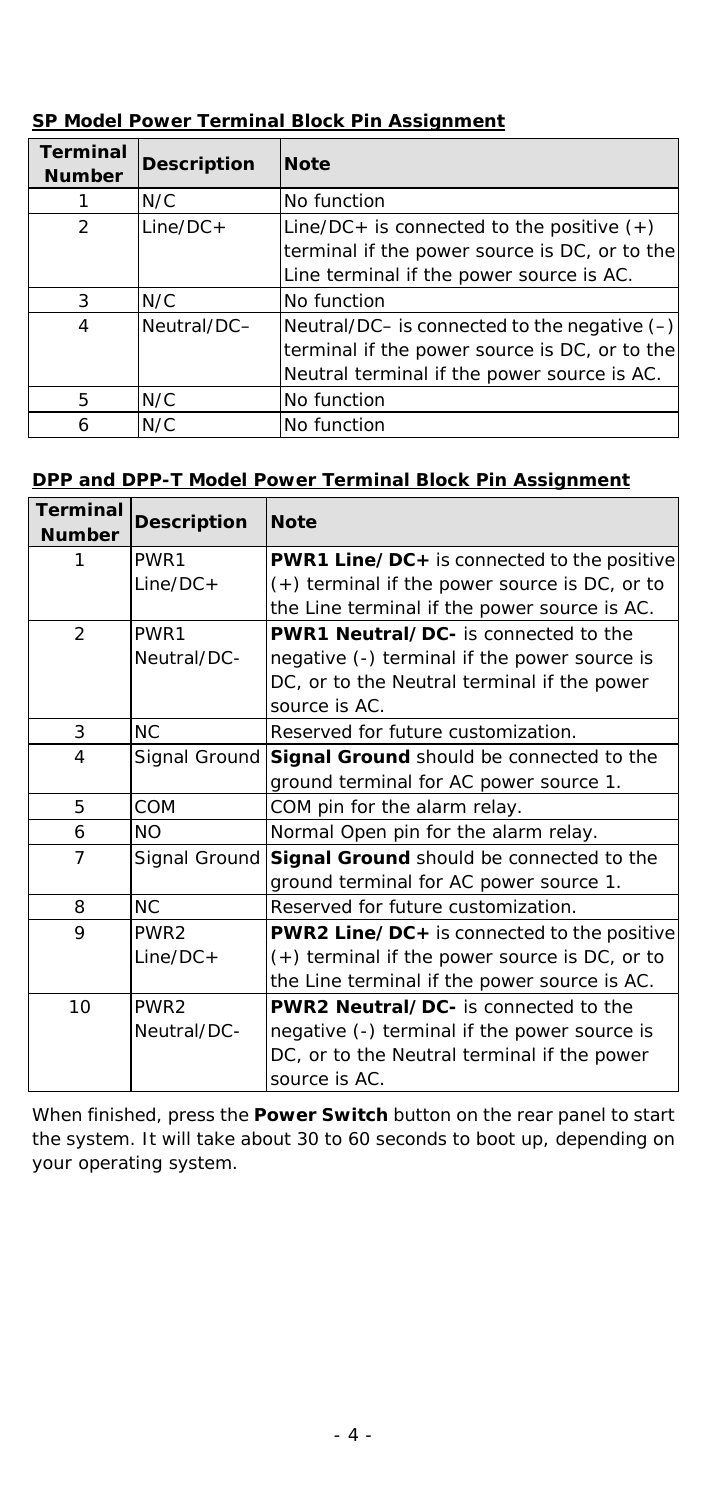## **Front Panel LEDs**

There are 46 LED indicators on the front panel. Information about each LED is given in the following table.

| LED                            | Color                    | <b>Description</b>                         |  |  |
|--------------------------------|--------------------------|--------------------------------------------|--|--|
| Serial Port TX                 | Green                    | Serial port is transmitting data           |  |  |
| $1 - 12$                       | Off                      | Not operating                              |  |  |
| Serial Port RX                 | Yellow                   | Serial port is receiving data              |  |  |
| $1 - 12$                       | Off                      | Not operating                              |  |  |
| Power                          | Green                    | Power is on                                |  |  |
|                                | Off                      | No power input or power error exists       |  |  |
|                                | Yellow/                  | Data is being written to or read from the  |  |  |
| Storage                        | Blinking                 | storage unit                               |  |  |
|                                | Off                      | Storage unit is idle                       |  |  |
|                                | Red                      | Power 1 has failed                         |  |  |
| Power Fail 1                   |                          | (for dual power models only)               |  |  |
|                                | Off                      | Power is being properly supplied           |  |  |
|                                | Red                      | Power 2 has failed                         |  |  |
| Power Fail 2                   |                          | (for dual power models only)               |  |  |
|                                | Off                      | Power is being properly supplied           |  |  |
|                                | Green                    | 100 Mbps Ethernet mode                     |  |  |
| Gigabit LAN<br><b>LEDs 1-6</b> | Yellow                   | 1000 Mbps (Gigabit) Ethernet mode          |  |  |
|                                | Off                      | Not operating, or in 10 Mbps Ethernet mode |  |  |
| Programmable<br>$1 - 6$        | Defined by user<br>Green |                                            |  |  |

#### **Reset Button**

Pressing the **Reset** button initiates a warm reboot. The button plays the same role as a desktop PC's reset button. After pressing the reset button, the system will reboot automatically. Note that all unsaved data will be lost when you push the reset button.

#### **Connecting to a Display**

Your DA-681A embedded computer comes with a D-Sub 15-pin female connector to connect to the VGA monitor. Be sure to remove the power before you connect or disconnect the monitor cable.

## **Serial Ports**

The DA-681A offers 2 RS-232/422/485 ports with DB9 connectors and 10 RS-485 ports with terminal blocks. The pin assignments for the ports are shown in the following table:

## *DB9 Pin Assignment*

| 12345 |  |
|-------|--|
|       |  |
| 789   |  |

|                |            | Pin RS-232 RS-485 (4W) RS-485 (2W) |             | <b>RS-422</b> |
|----------------|------------|------------------------------------|-------------|---------------|
|                | <b>DCD</b> | $TxD-(A)$                          |             | $TxD-(A)$     |
| $\overline{2}$ | <b>RXD</b> | $TxD+(B)$                          |             | $TxD+(B)$     |
| 3              | <b>TXD</b> | $RxD+(B)$                          | $Data+(B)$  | $RxD+(B)$     |
| 4              | <b>DTR</b> | $RxD-(A)$                          | Data- $(A)$ | $RxD-(A)$     |
| 5              | <b>GND</b> | <b>GND</b>                         | <b>GND</b>  | <b>GND</b>    |
| 6              | <b>DSR</b> |                                    |             |               |
|                | <b>RTS</b> |                                    |             |               |
| 8              | <b>CTS</b> |                                    |             |               |
| 9              |            |                                    |             |               |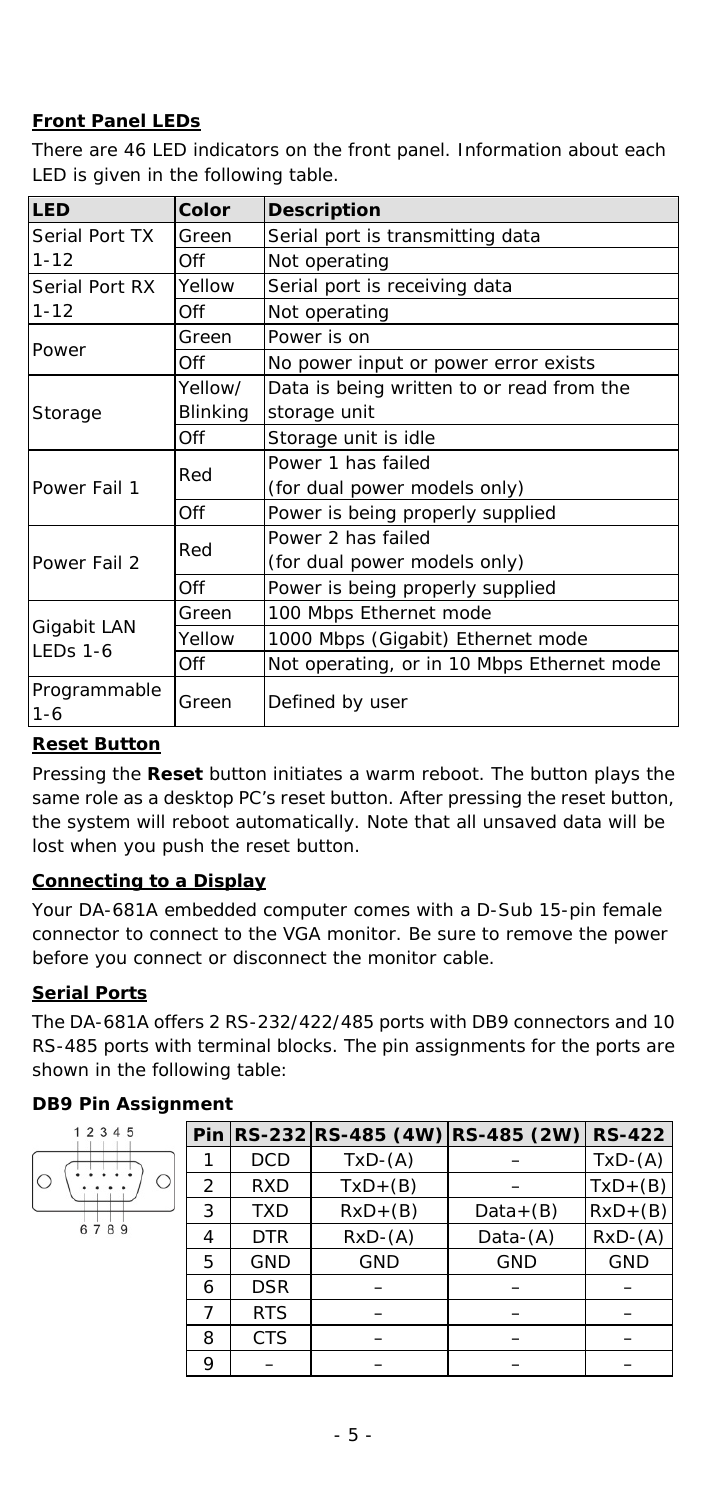## *Terminal Block Pin Assignment*



#### **Ethernet Ports**

The DA-681A has 6 10/100/1000 Mbps LAN ports with RJ45 connectors. The pin assignments for the ports are shown in the following table:



| Pin No.        | 10/100 Mbps | <b>1000 Mbps</b> |
|----------------|-------------|------------------|
|                | $TX+$       | $TRD(0) +$       |
| $\overline{2}$ | TX-         | $TRD(0)$ -       |
| 3              | $RX+$       | $TRD(1) +$       |
|                |             | $TRD(2) +$       |
| 5              |             | $TRD(2)$ -       |
| 6              | RX-         | $TRD(1)$ -       |
|                |             | $TRD(3) +$       |
| o              |             | $TRD(3)$ -       |

The default IP addresses and netmasks of the Ethernet ports are as follows:

|                  | Default IP Address | <b>Netmask</b> |
|------------------|--------------------|----------------|
| LAN <sub>1</sub> | 192.168.3.127      | 255.255.255.0  |
| LAN <sub>2</sub> | 192.168.4.127      | 255.255.255.0  |
| LAN <sub>3</sub> | 192.168.5.127      | 255.255.255.0  |
| LAN <sub>4</sub> | 192.168.6.127      | 255.255.255.0  |
| LAN <sub>5</sub> | 192.168.7.127      | 255.255.255.0  |
| LAN 6            | 192.168.8.127      | 255.255.255.0  |

## **Configuring the Ethernet Interface**

## **Linux users should follow these steps:**

If you use the console cable to configure network settings for the first time, use the following commands to edit the interfaces file. First, take all network interfaces offline, before you reconfigure the LAN settings:

## **# ifdown –a**

Next, edit the network interfaces file; you may use the text editor of your choice, but VI is the default editor **on the DA-681A-LX**:

#### **#vi /etc/network/interfaces**

You may set the DA-681A for either dynamic IP addressing or static addressing. To set it for dynamic IP addressing, enter the following lines into the network interfaces file:

**# The primary network interface auto eth0 iface eth0 inet dhcp**